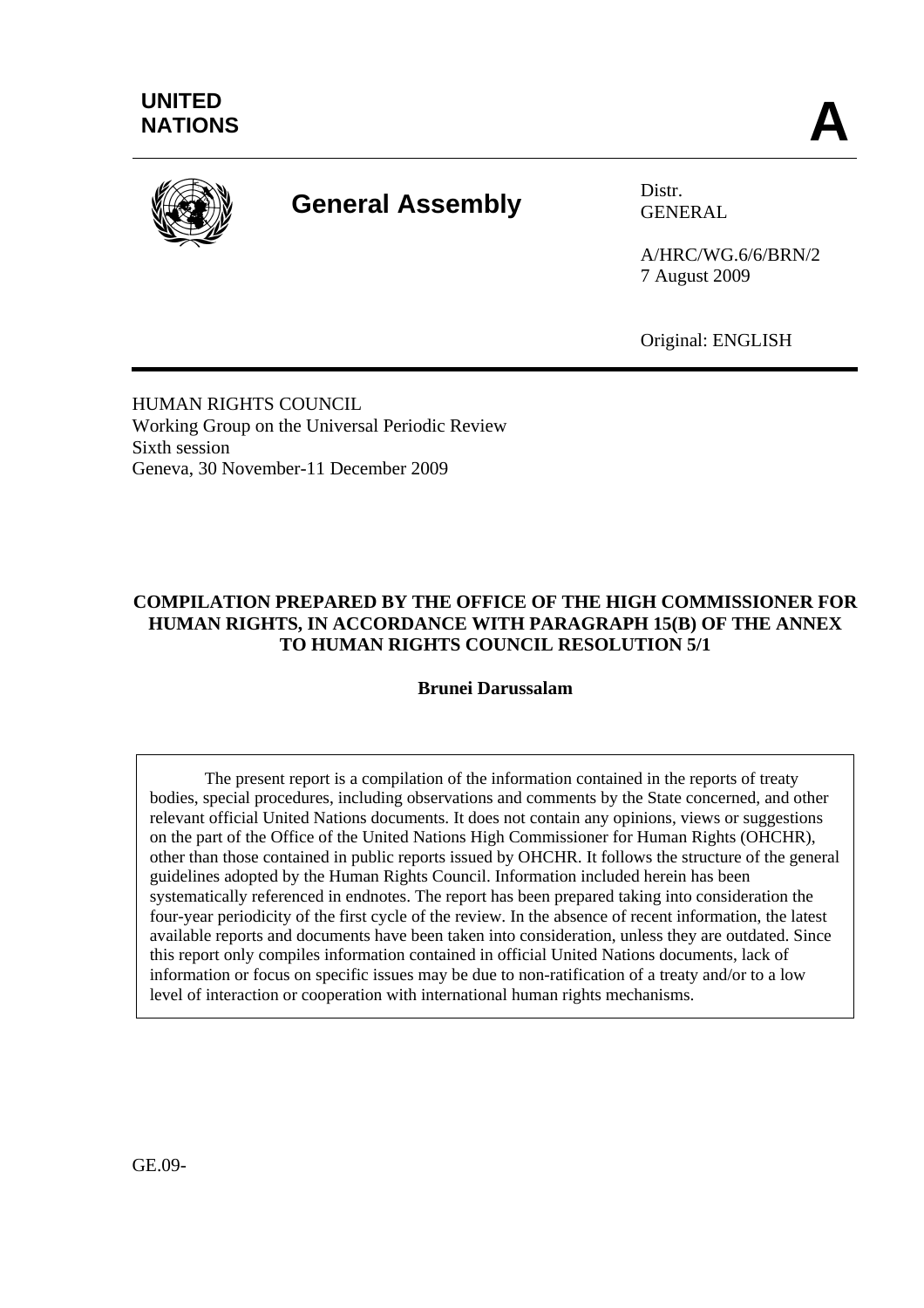## **I. BACKGROUND AND FRAMEWORK**

| Core universal human<br>rights treaties <sup>2</sup> | Date of ratification,<br>accession or succession | <b>Declarations</b><br>/reservations               | Recognition of specific competences of<br>treaty bodies                                                                                                                                                           |
|------------------------------------------------------|--------------------------------------------------|----------------------------------------------------|-------------------------------------------------------------------------------------------------------------------------------------------------------------------------------------------------------------------|
| <b>CEDAW</b>                                         | 24 May 2006                                      | Yes (general,<br>including arts. $9(2)$ ,<br>29(1) |                                                                                                                                                                                                                   |
| <b>CRC</b>                                           | 27 Dec. 1995                                     | Yes (general,<br>including arts. 14,<br>20, 21)    |                                                                                                                                                                                                                   |
| OP-CRC-SC                                            | 21 Nov. 2006                                     |                                                    |                                                                                                                                                                                                                   |
| CED.                                                 |                                                  |                                                    | Core treaties to which Brunei Darussalam is not a party: ICERD, ICESCR, OP-ICESCR, <sup>3</sup> ICCPR, ICCPR-OP 1,<br>ICCPR-OP 2, OP-CEDAW, CAT, OP-CAT, OP-CRC-AC, ICRMW, CRPD (signature 18 Dec. 2007) CRPD-OP, |

#### **A. Scope of international obligations**[1](#page-11-0)

*Other main relevant international instruments* and *Ratification, accession or succession Company Ratification, accession or succession* Convention on the Prevention and Punishment of the Crime of Genocide No Rome Statute of the International Criminal Court No Palermo Protocol<sup>[4](#page-11-1)</sup> No Refugees and stateless persons<sup>[5](#page-11-1)</sup> No Geneva Conventions of 12 August 1949 and Additional Protocols thereto<sup>[6](#page-11-1)</sup> Yes, except Additional Protocol III ILO fundamental conventions<sup>[7](#page-11-1)</sup> No, except No. 182 UNESCO Convention against Discrimination in Education Yes

1. In 2003, the Committee on the Rights of the Child (CRC) was concerned that Brunei Darussalam had not acceded to any of the main human rights instruments, with the exception of the Convention on the Rights of the Child.<sup>[8](#page-11-1)</sup> As noted in the table above, Brunei has since (in 2006) ratified CEDAW and OP-CRC-SC. CRC recommended that Brunei take the necessary steps for the ratification of ICESCR, ICCPR, ICERD, CAT and ICRMW.**[9](#page-11-1)** CRC also recommended that Brunei Darussalam ratify OP-CRC-AC**[10](#page-11-1)** and the Hague Convention on Protection of Children and Cooperation in Respect of Intercountry Adoption of 1993.**[11](#page-11-1)**

2. In addition, CRC recommended that Brunei consider ratifying ILO Convention No. 138.**[12](#page-11-1)**

3. CRC was deeply concerned that the broad and imprecise nature of Brunei Darussalam's general reservation to the Convention on the Rights of the Child potentially negates many of its provisions and principles. In a 2002 report, the Special Rapporteur on freedom of religion and belief noted similar concerns about the reservations and declarations based on religious considerations.**[13](#page-11-1)** CRC recommended re-examination of the reservations with a view to ultimately withdrawing them.**[14](#page-11-1)**

#### **B. Constitutional and legislative framework**

4. CRC noted the adoption of various legislative measures with respect to children's rights, such as the 2000 Children's Order, the Islamic Adoption of Children Order and the 2001 Adoption of Children Order, but remained concerned that they do not sufficiently reflect a comprehensive rights-based approach to implementing the Convention.**[15](#page-11-1)** CRC recommended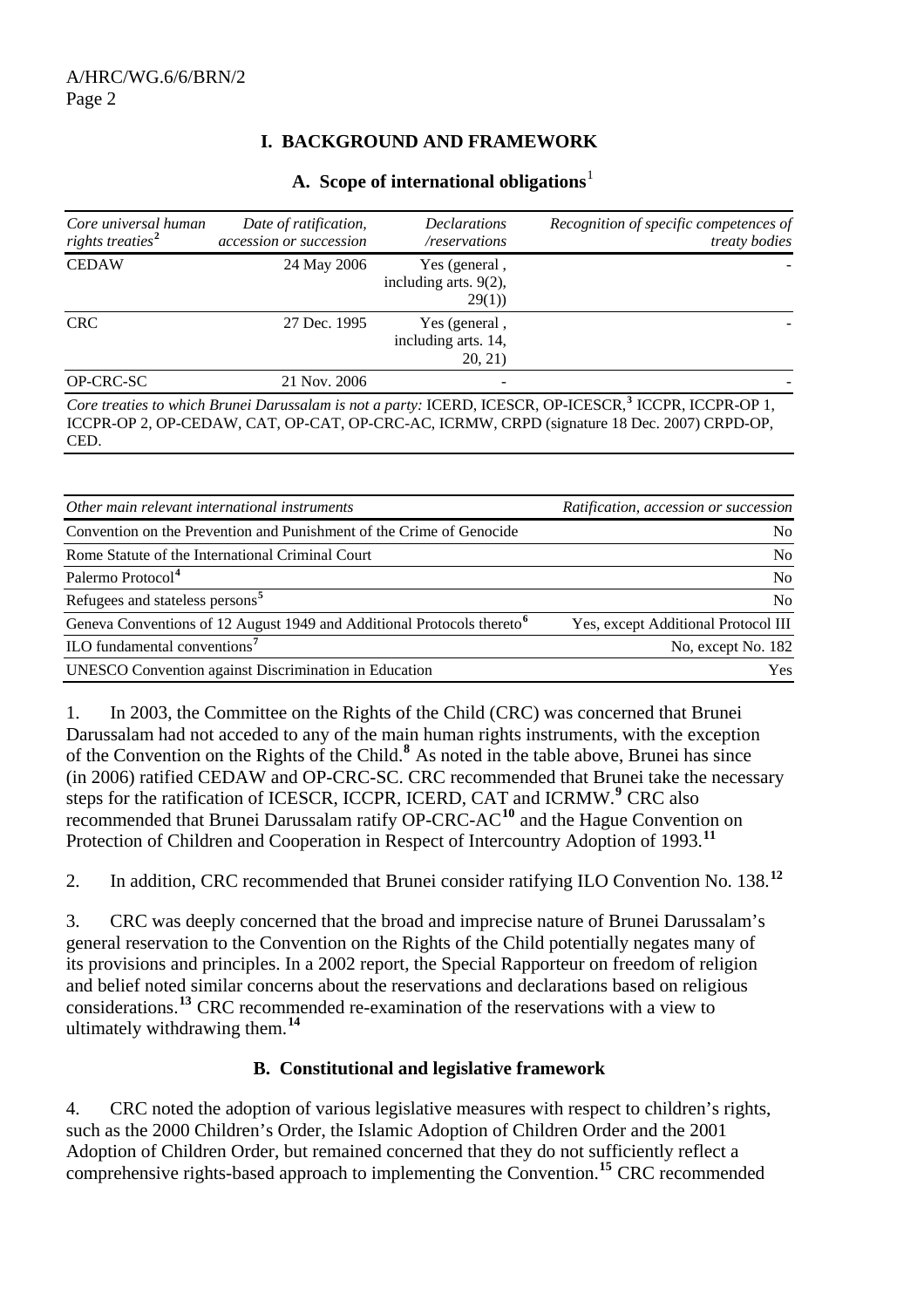that Brunei Darussalam undertake a comprehensive review of existing legislation from a rightsbased perspective, to ensure its conformity with the principles and provisions of the Convention, and ensure the speedy promulgation of legislation relating to child rights and its effective implementation.**[16](#page-11-1)**

5. In 2007, Brunei Darussalam adopted the Compulsory Education Order to ensure that every child aged 6 to 14 attends school.**[17](#page-11-1)**

#### **C. Institutional and human rights infrastructure**

6. As of 23 April 2009, Brunei Darussalam did not have a national human rights institution accredited by the International Coordinating Committee of National Institutions for the Promotion and Protection of Human Rights (ICC).<sup>[18](#page-11-1)</sup> CRC recommended establishing a national human rights institution in accordance with the Paris Principles and enabling it to monitor and evaluate progress in the implementation of the Convention at the national and, if appropriate, the local level. It added that t The State must allocate sufficient financial and human resources to the institution.**[19](#page-11-1)**

7. CRC noted that the National Children's Council was entrusted with the coordination of the activities of the various bodies with regard to children, while the Social Affairs Services Unit of the Ministry of Culture, Youth and Sports was the coordinating body for the implementation of the Convention. CRC was concerned that this may lead to duplication and lack of effectiveness in implementing the Convention.**[20](#page-11-1)** It recommended that Brunei Darussalam establish a clear mandate for the National Children's Council, enabling it to effectively coordinate the activities of Government ministries and non-governmental organizations (NGOs) for the implementation of the Convention.**[21](#page-11-1)**

8. Noting the establishment of the National Advisory and Coordinating Committee for Children with Special Needs, CRC remained concerned at the insufficient information on children with disabilities.**[22](#page-11-1)**

#### **D. Policy measures**

9. CRC welcomed the establishment of a cross-sectoral committee to formulate a national plan of action,**[23](#page-11-1)** recommending that the plan of action cover the Convention comprehensively and that a monitoring system and indicators be set up to measure progress.**[24](#page-11-1)**

10. Concerned that insufficient efforts had been taken to involve civil society in the full implementation of the Convention and in the reporting process,**[25](#page-11-1)** CRC recommended that Brunei Darussalam systematically involve NGOs and other civil society groups, including children's associations, throughout all stages of the implementation of the Convention, including the formulation of the national plan of action, policies and programmes, and in the drafting of the next report to the Committee.**[26](#page-11-1)**

11. The Office of the United Nations High Commissioner for Refugees (UNHCR), in its submission on Brunei Darussalam,**[27](#page-11-1)** highlighted the need to develop a system of data collection and indicators consistent with the Convention on the Rights of the Child and disaggregated by gender, age, and urban and rural area,**[28](#page-11-1)** as recommended by CRC in 2003. CRC expressed concern at the lack of such data to monitor and evaluate progress achieved and to assess the impact of policies adopted with respect to children.**[29](#page-11-1)** UNHCR**[30](#page-11-1)** further cited the Committee's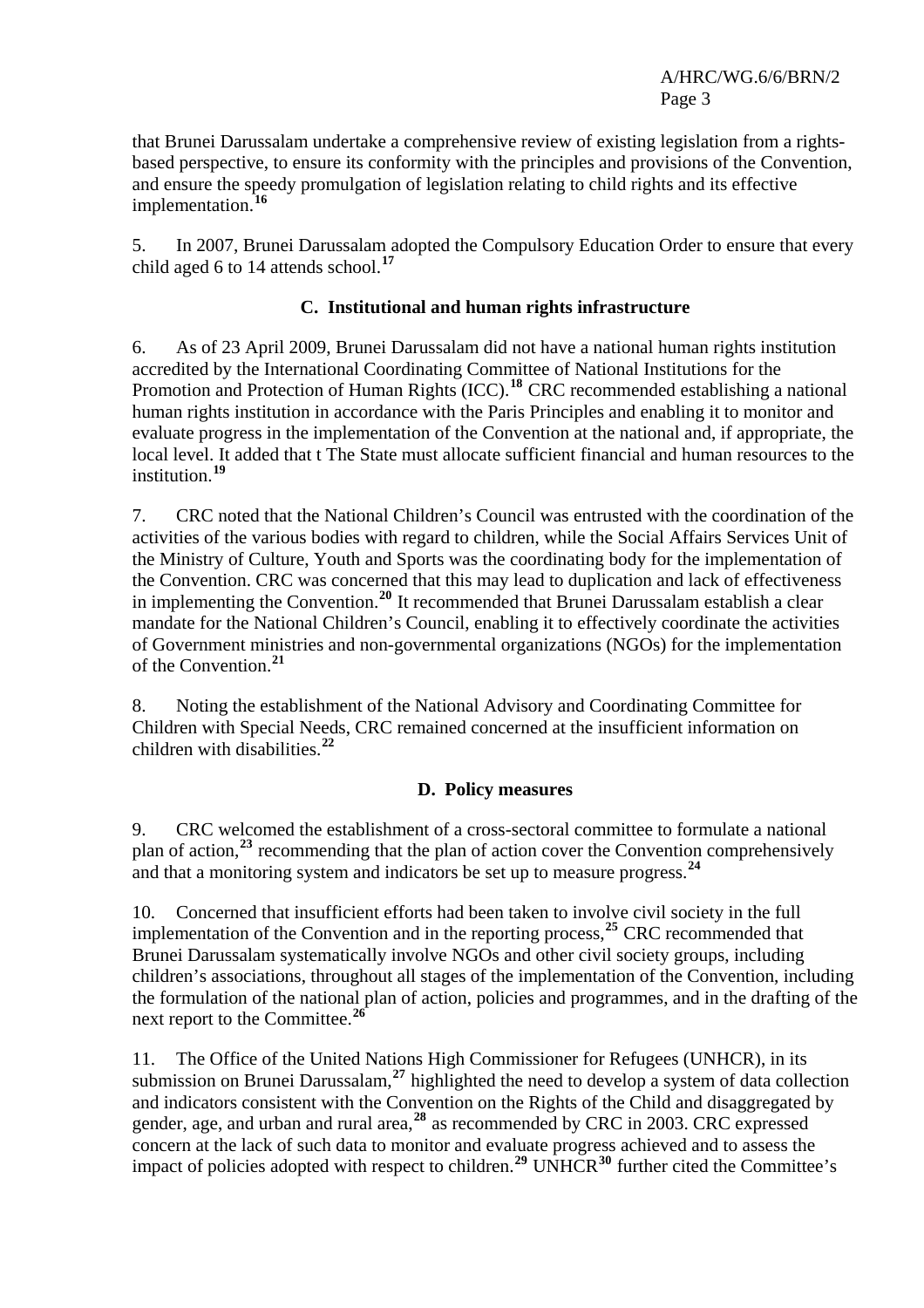recommendation that this system should cover all children up to the age of 18 years with specific emphasis on the particularly vulnerable, including child victims of abuse, neglect, or illtreatment; children with disabilities; children belonging to ethnic groups; refugee and asylumseeking children; children in conflict with the law; working children; adopted children; street children; and children living in urban areas.**[31](#page-11-1)** It encouraged Brunei Darussalam to use these indicators and data to formulate policies and programmes for the effective implementation of the Convention.**[32](#page-11-1)**

12. In a letter to the High Commissioner for Human Rights the Government of Brunei Darussalam in 2008 explained that in order to implement the World Programme for Human Rights Education, the Ministry of Education's Strategic Plan 2007-2011 was formulated to revitalize and re-energize the education system so that all students, including those with special needs, would receive the best quality education required to succeed. The Ministry's Special Education Unit upholds the integration of human rights in the primary and secondary education system through actively promoting inclusive education in the education system.**[33](#page-11-1)**

#### **II. PROMOTION AND PROTECTION OF HUMAN RIGHTS ON THE GROUND**

#### **A. Cooperation with human rights mechanisms**

| Treaty body <sup>34</sup> | Latest report<br>submitted and<br>considered | Latest<br>concluding<br>observations | Follow-up response | Reporting status                                          |
|---------------------------|----------------------------------------------|--------------------------------------|--------------------|-----------------------------------------------------------|
| <b>CEDAW</b>              |                                              | -                                    | -                  | Initial report overdue since June 2007                    |
| <b>CRC</b>                | 2001                                         | Oct. 2003                            |                    | Second and third report overdue since<br><b>July 2007</b> |

#### **1. Cooperation with treaty bodies**

#### **2. Cooperation with special procedures**

| Standing invitation issued                                      | No                                                                                                                                                   |
|-----------------------------------------------------------------|------------------------------------------------------------------------------------------------------------------------------------------------------|
| Latest visits or mission reports                                | None                                                                                                                                                 |
| Visits agreed upon in principle                                 | None                                                                                                                                                 |
| Visits requested and not yet agreed<br>upon                     | None                                                                                                                                                 |
| <i>Facilitation/cooperation during</i><br>missions              |                                                                                                                                                      |
| Follow-up to visits                                             |                                                                                                                                                      |
| Responses to letters of allegations<br>and urgent appeals       |                                                                                                                                                      |
| Responses to questionnaires on<br>thematic issues <sup>35</sup> | Brunei Darussalam has responded to none of the 15 question naires sent by<br>special procedures mandate holders, <sup>36</sup> within the deadlines. |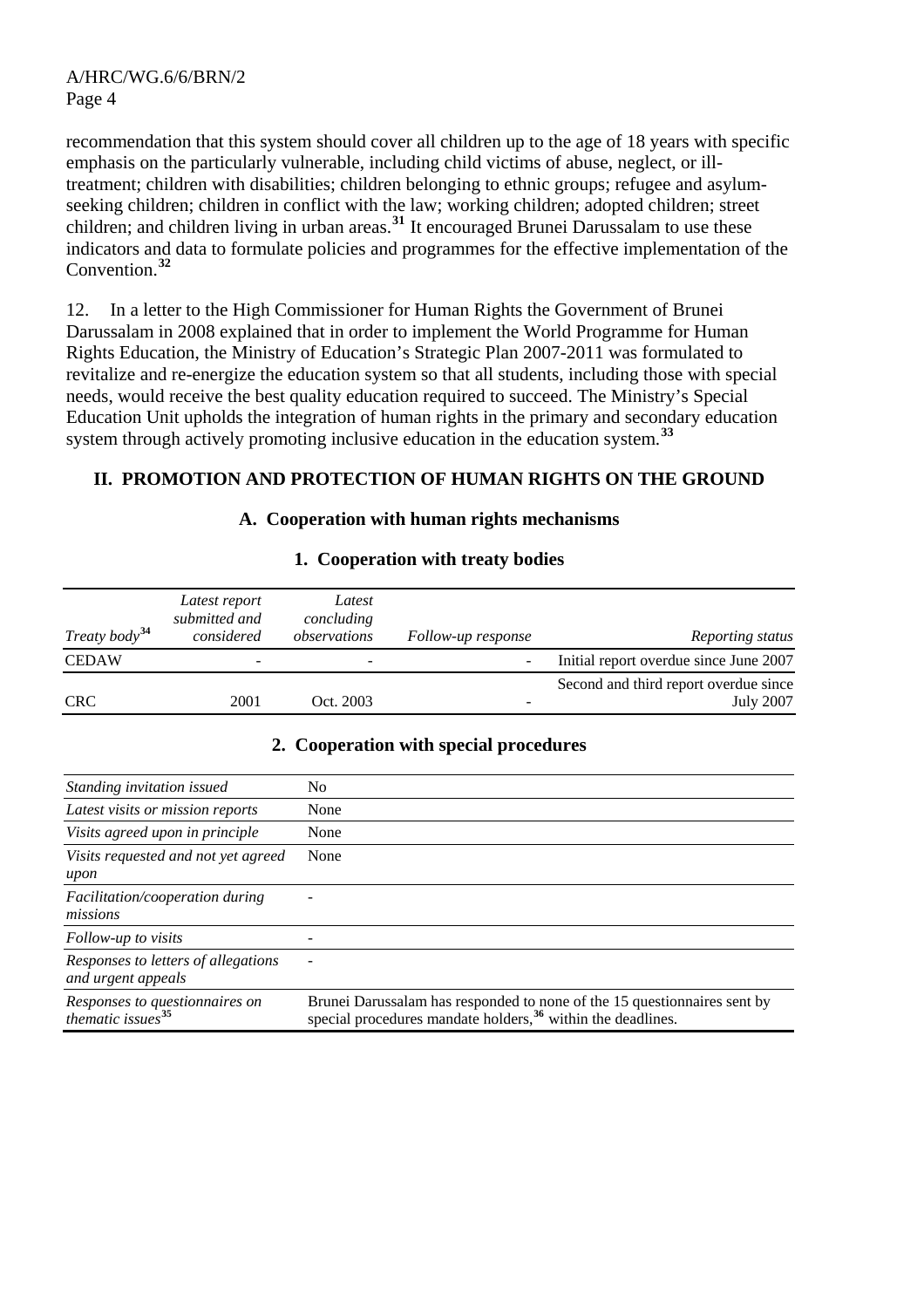# **3. Cooperation with the Office of the High Commissioner for Human Rights**

N/A

### **B. Implementation of international human rights obligations**

#### **1. Equality and non-discrimination**

13. Concerned that the principle of non-discrimination is not included in Brunei Darussalam's legislation and that discrimination persists, CRC referred specifically to discrimination against girls and children born out of wedlock under the existing personal status law.**[37](#page-11-1)** It recommended that Brunei Darussalam take effective measures to prevent and eliminate discrimination on the grounds of sex and birth in all fields of civil, economic, political, social and cultural life and ensure full compatibility of national legislation and practices with the Convention. It also recommended taking measures, such as comprehensive public education campaigns, to prevent and combat negative societal attitudes in this regard.**[38](#page-11-1)**

14. UNHCR**[39](#page-11-1)** cited CRC concerns that under the Brunei Nationality Act, citizenship is not automatically granted to children of female citizens married to non-nationals, while it is granted where the father is a citizen.<sup>[40](#page-11-1)</sup> It cited the Committee's recommendation<sup>[41](#page-11-1)</sup> that the State party revise the Brunei Nationality Act to ensure that children who have a parent who is a citizen of Brunei Darussalam acquire citizenship in an equal manner regardless of whether the parent is the father or the mother.**[42](#page-11-1)**

15. In a 2008 report, the Special Rapporteur on freedom of religion or belief noted that women in Brunei Darussalam face discrimination in the application of religious laws, in particular in areas such as divorce, inheritance, custody of children and transmission of citizenship, citing a report of 2000.**[43](#page-11-1)** In its response to the original report, the Government said that women in Brunei Darussalam enjoy equal opportunity in education, employment, economic activities and the right to health care. It clarified, inter alia, that the Nationality Act provides that the minor child of any subject of His Majesty may be registered as a subject of His Majesty upon application made in the prescribed manner by a parent or guardian. The Government also stated that this had no religious connotation.**[44](#page-11-1)**

16. In 2003, CRC was concerned, as highlighted also by UNHCR,**[45](#page-11-1)** that race is indicated on identity cards, as this may lead to de facto discrimination.**[46](#page-11-1)** CRC recommended that Brunei Darussalam take all necessary measures to ensure that all children within its jurisdiction enjoy all the rights set out in the Convention without discrimination, in accordance with article 2.**[47](#page-11-1)** CRC also requested information in the next periodic report on measures and programmes undertaken to follow up on the Durban Declaration and Programme of Action as relevant to the Convention.**[48](#page-11-1)**

# **2. Right to life, liberty and security of the person**

17. CRC welcomed the establishment, in 1997, of the special police unit to deal with child victims of abuse and violence, but remained concerned that there is insufficient information and awareness in Brunei Darussalam of the ill-treatment and abuse of children within the family and institutions.**[49](#page-11-1)** CRC recommended, inter alia, that Brunei Darussalam conduct a study to assess the nature and extent of ill-treatment and abuse of children, and design policies and programmes to address these practices and take legislative measures to prohibit all forms of physical and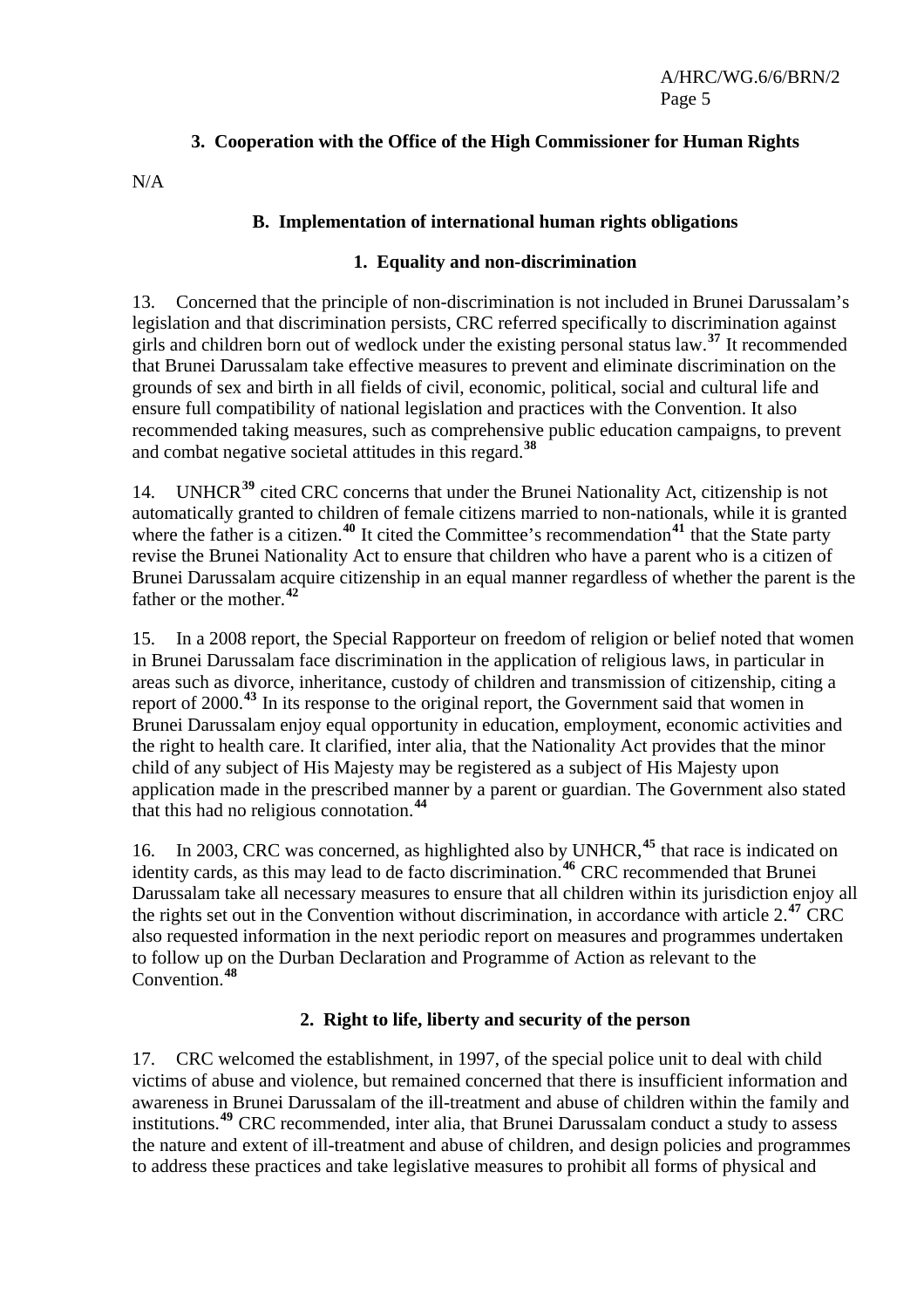mental violence, including corporal punishment and sexual abuse of children, in the family and in institutions. It also recommended public education campaigns about the negative consequences of ill-treatment of children, establishing effective child-sensitive complaint procedures and investigation and prosecution of cases of ill-treatment, while ensuring that the abused child is not victimized in legal proceedings.**[50](#page-11-1)**

18. CRC was concerned that corporal punishment is not prohibited at home, in schools or institutions and remains acceptable in the society. It also noted that the new book of discipline for schools does not specifically prohibit corporal punishment, nor does it even refer to it as a form of discipline.**[51](#page-11-1)** It strongly recommended that Brunei Darussalam prohibit corporal punishment at home, in schools and institutions and undertake campaigns to educate families on alternative forms of discipline.**[52](#page-11-1)** Concerned that whipping is used as a form of punishment for boys in conflict with the law,**[53](#page-11-1)** it recommended that it be abolished.**[54](#page-11-1)**

19. A 2006 report of the United Nations Economic and Social Commission for Asia and the Pacific lists Brunei Darussalam among the countries that are a destination for trafficking in persons in Asia.**[55](#page-11-1)** According to information from the United Nations Office on Drugs and Crime, the specific offence of trafficking in persons was established in Brunei Darussalam in 2004. State authorities provide temporary stay permits for victims.**[56](#page-11-1)**

20. Brunei Darussalam was among 58 countries which, in a note verbale to the Secretary-General in 2008<sup>[57](#page-11-1)</sup> sent with reference to General Assembly resolution 62/149, expressed their objection to attempts to impose a moratorium on the use of the death penalty.

# **3. Administration of justice and the rule of law**

21. CRC was concerned that the minimum age of criminal responsibility is 7 years, which is far too low. CRC was further concerned that there is no juvenile justice system.**[58](#page-11-1)** CRC recommended, inter alia, that Brunei Darussalam ensure that its legislation and practice concerning juvenile justice fully reflect the provisions of the Convention, in particular articles 37, 39 and 40, in this regard, as well as other relevant international standards. It also recommended raising the minimum age of criminal responsibility to an age which is internationally acceptable.**[59](#page-11-1)**

22. CRC recommended that members of the legal profession, especially the judiciary, should be trained to be gender sensitive and religious leaders should be mobilized to support such efforts.**[60](#page-11-1)**

23. In a 2005 report to the Security Council Counter-Terrorism Committee, the Government indicated it would enact the Mutual Assistance in Criminal Matters Order to facilitate international assistance in criminal matters, including the obtaining of evidence and the making of arrangements for persons, including detained persons, to give evidence or assist investigations.**[61](#page-11-1)**

#### **4. Right to marriage and family life**

24. CRC was concerned that the minimum age for marriage is 14, which it considered far too low, and that even younger children may marry under Islamic law.**[62](#page-11-1)** It recommended reviewing and, accordingly, taking steps to amend the legislation so that the minimum-age requirements are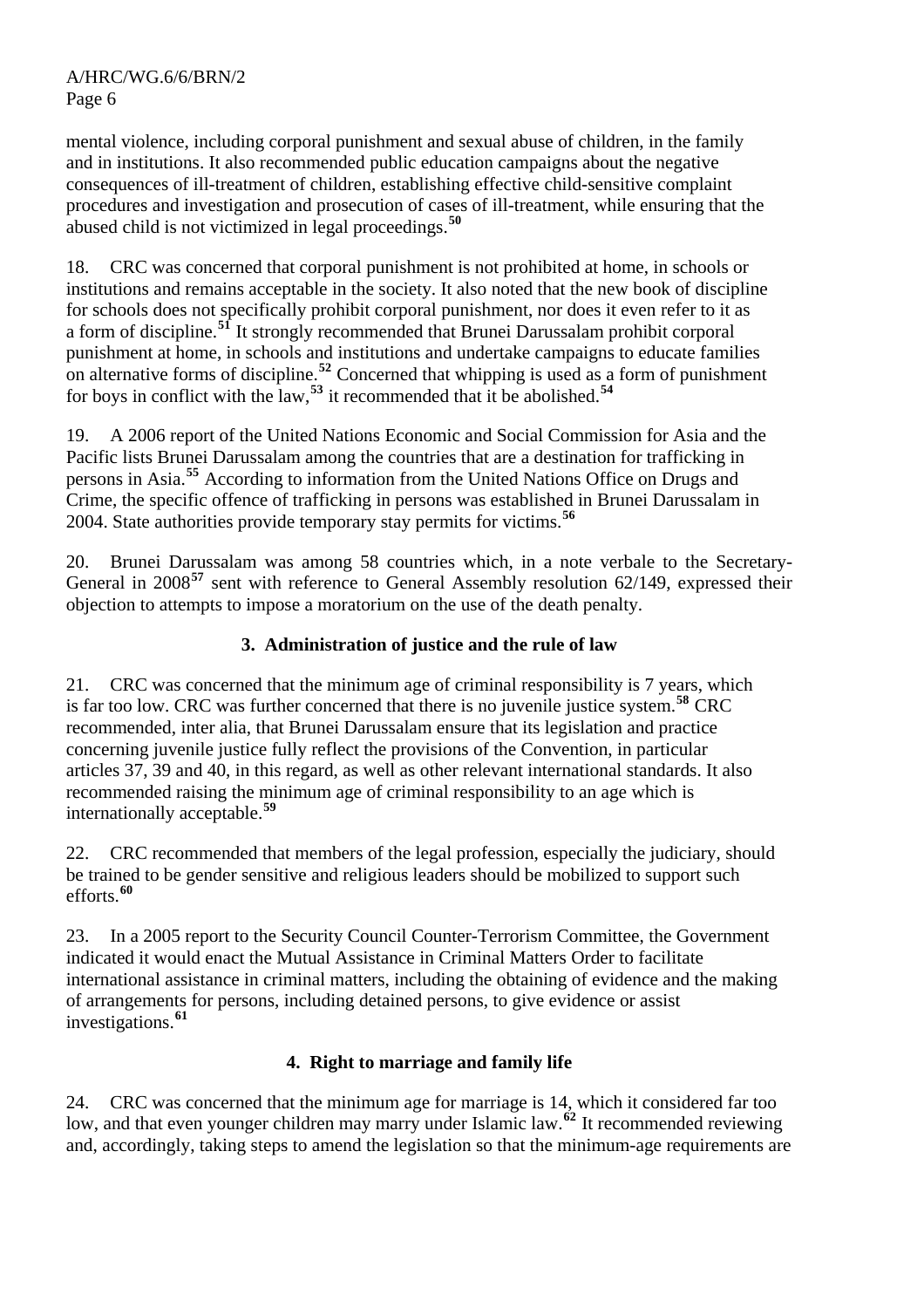gender neutral and explicit, ensure that they are enforced by law, and increase the minimum age for marriage, making it the same for boys and girls.**[63](#page-11-1)**

25. Noting the existence of a premarital course for every couple prior to their marriage, CRC recommended the course be used to include teachings about the principles and provisions of the Convention.**[64](#page-11-1)**

# **5. Freedom of religion or belief, and right to participate in public and political life**

26. UNHCR**[65](#page-11-1)** highlighted the CRC concern at the disparities in the enjoyment of all rights covered by the Convention on the Rights of the Child by children practising religions other than Islam and by non-national children.**[66](#page-11-1)** CRC recommended taking all necessary measures to ensure that all children within Brunei Darussalam's jurisdiction enjoy all the rights set out in the Convention without discrimination.**[67](#page-11-1)**

27. According to the *Human Development Report 2007/2008* statistics on Brunei Darussalam, 26 per cent of legislators, senior officials and managers were female between 1999 and 2005. In 2005, 9.1 per cent of Government officials at ministerial level were women.**[68](#page-11-1)**

# **6. Right to work and to just and favourable conditions of work**

28. CRC expressed concern that the minimum age for employment is not clear.**[69](#page-11-1)** CRC recommended that the State party establish a clear minimum age for employment in line with existing international standards such as those enshrined in ILO Conventions No. 138 concerning the Minimum Age for Admission to Employment of 1973 and No. 182 concerning the Prohibition and Immediate Action for the Elimination of the Worst Forms of Child Labour of 1999.**[70](#page-11-1)**

29. According to information from ILO, unemployment, and youth unemployment in particular, remain critical issues. While the Government is trying to diversify its economy to help create more employment and upgrade the labour force, there is an apparent mismatch between job-seekers' expectations, job opportunities and the skills requirements of employers. The Government's work in the private sector is on matters including gender equality, social security, better occupational safety and health, more informed labour migration, increased social dialogue, and other ways of strengthening the labour market.**[71](#page-11-1)**

# **7. Right to social security and to an adequate standard of living**

30. CRC was concerned that there is insufficient information available in relation to adolescent health and inadequate access by adolescents to reproductive and mental health counselling services.<sup>[72](#page-11-1)</sup> CRC recommended, inter alia, that the State party ensure that adolescents have access to, and are provided with, education on reproductive health, mental health and other adolescent health issues, as well as with child-sensitive and confidential counselling services.**[73](#page-11-1)**

31. On children with disabilities, CRC recommended, inter alia, conducting a survey to assess the causes and extent of disability among children, and reviewing existing policies and practice in relation to children with disabilities, involving the children and their families in developing and reviewing such policies.

32. A 2008 United Nations Statistics Division source indicated that the proportion of undernourished population in 1991 was 4 per cent and in 2002 it was 3 per cent.**[74](#page-11-1)**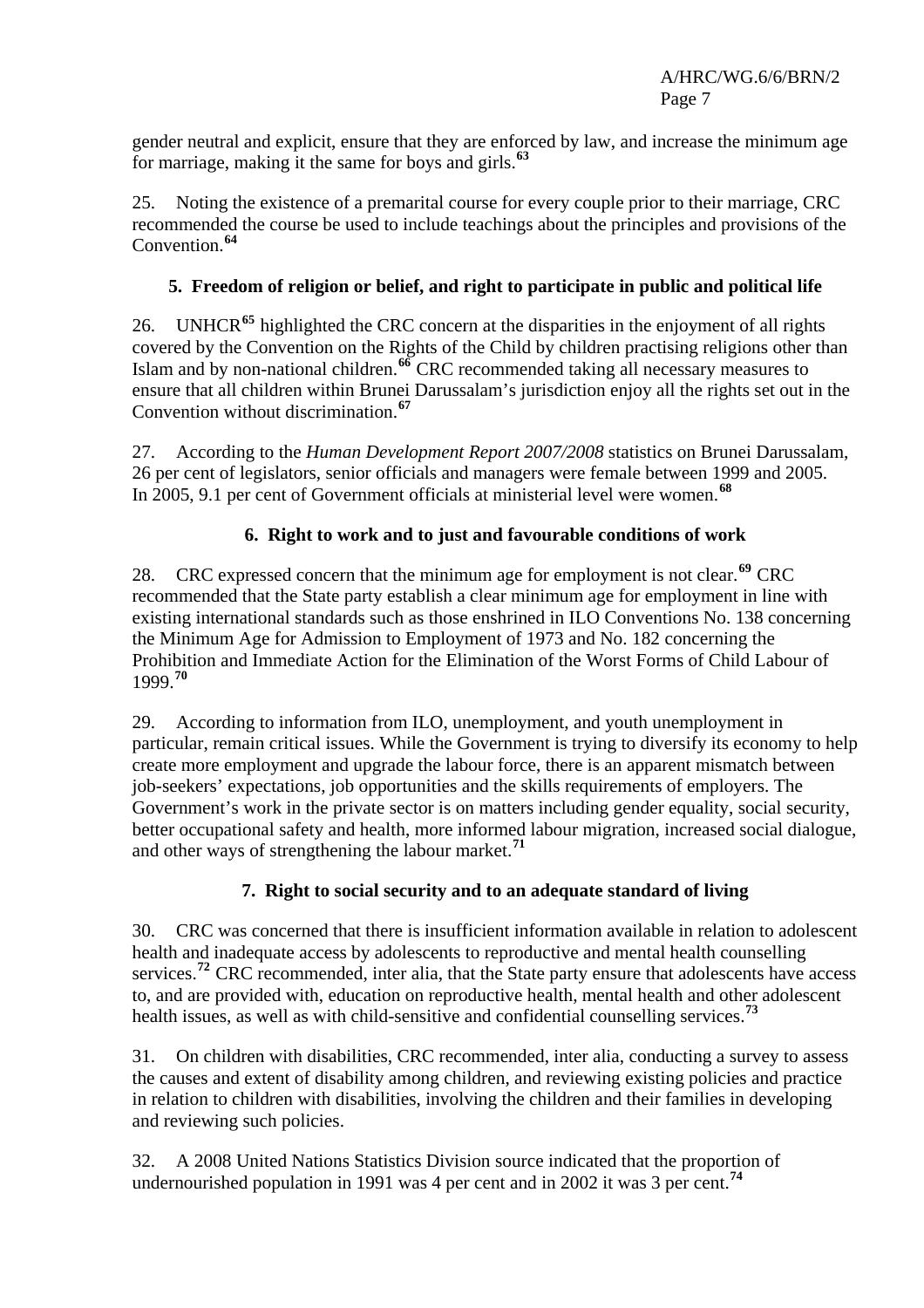33. CRC noted with appreciation the work done by the "Flying Doctors Team" to ensure registration of children in remote areas, but was concerned that certain children, notably abandoned children, may still not be registered at birth. It recommended continued efforts to ensure registration at birth.**[75](#page-11-1)**

### **8. Right to education**

34. CRC noted the very good education indicators, the broad scope of education in schools, encompassing a development-oriented co-curriculum besides the academic curriculum, and the intention to incorporate the Convention into school curricula.**[76](#page-11-1)** An ILO report noted that in 2007, 94.9 per cent of the adult population in Brunei Darussalam was literate.**[77](#page-11-1)** However, CRC was concerned that insufficient services are provided for children with learning difficulties.**[78](#page-11-1)** CRC recommended, inter alia, that Brunei Darussalam integrate human rights education, including education about children's rights, into the curricula.**[79](#page-11-1)**

#### **9. Migrants, refugees and asylum-seekers**

35. A 2008 ILO report noted that Brunei Darussalam is one of the main migrant-receiving countries of the Association of South-East Asian Nations. More than 30 per cent of the labour force of Brunei Darussalam is made up of foreign workers from the region.**[80](#page-11-1)**

#### **10. Human rights and counter-terrorism**

36. In a 2005 report to the Security Council Counter-Terrorism Committee on the steps taken to implement Security Council resolution 1373 (2001), the Government indicated that under section 8 (k) of the Immigration Act, "a prohibited immigrant person" includes a person suspected of terrorist activity based on information received by the Controller of Immigration from a reliable source or from another State through official or diplomatic channels.**[81](#page-11-1)**

#### **III. ACHIEVEMENTS, BEST PRACTICES, CHALLENGES AND CONSTRAINTS**

37. CRC welcomed, inter alia, the excellent health care system reflected in very good indicators and the very high school enrolment rates.**[82](#page-11-1)** A 2008 United Nations Statistics Division source indicated that the net enrolment ratio in primary education was 97.4 per cent in 2006.**[83](#page-11-1)**

#### **IV. KEY NATIONAL PRIORITIES, INITIATIVES AND COMMITMENTS**

#### **A. Pledges by the State**

 $N/A$ 

#### **B. Specific recommendations for follow-up**

38. Recommendations for follow-up have been made in the relevant thematic sections above.

#### **V. CAPACITY-BUILDING AND TECHNICAL ASSISTANCE**

39. CRC recommended that the State party seek technical assistance from:

The United Nations Educational, Scientific and Cultural Organization and the Office of the United Nations High Commissioner for Human Rights (OHCHR) in relation to dissemination and training in the provisions of the Convention;**[84](#page-11-1)**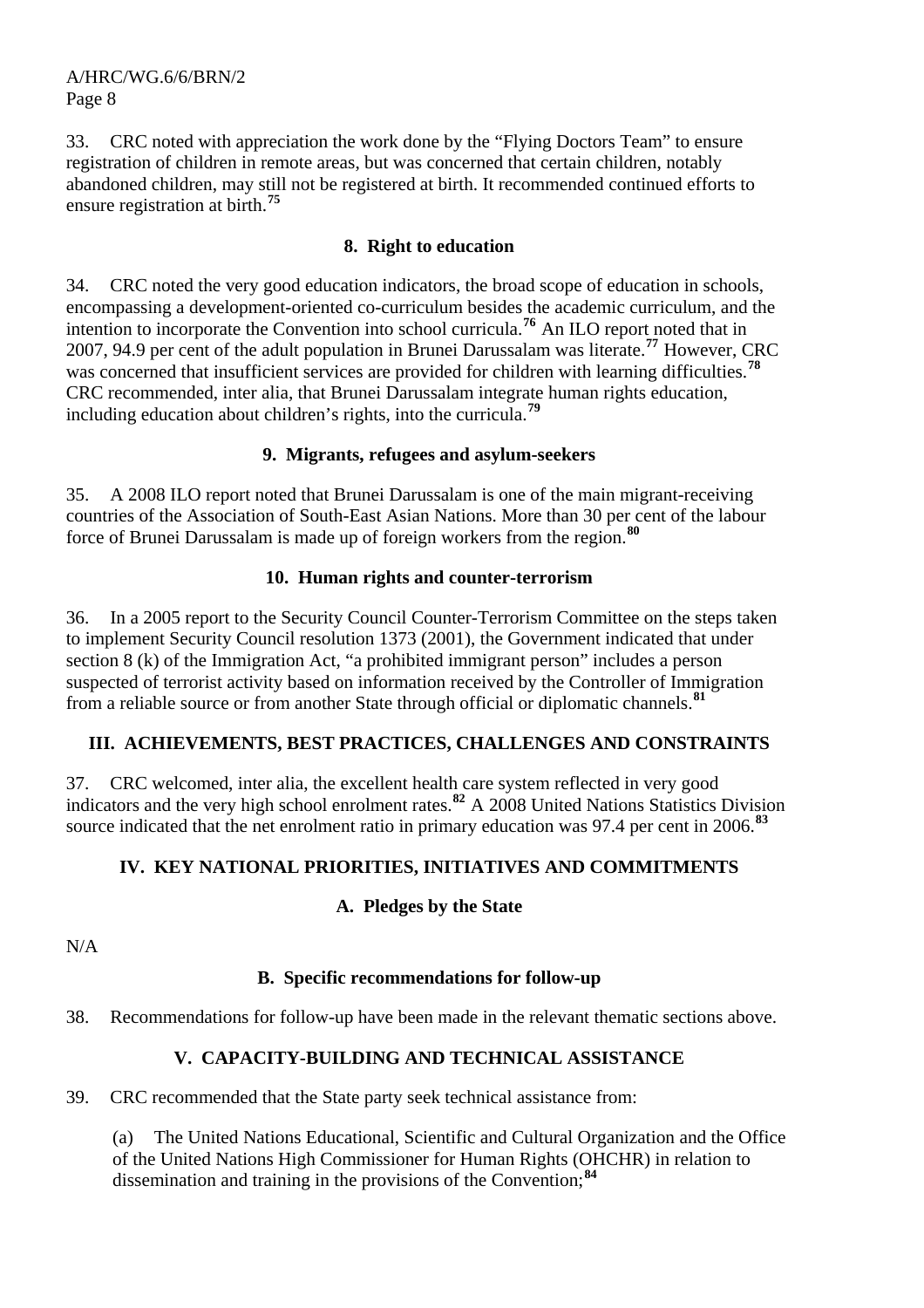(b) OHCHR in relation to the establishment of independent monitoring structures**[85](#page-11-1)**and children in conflict with the law;**[86](#page-11-2)** and

(c) The World Health Organization in relation to violence, abuse, neglect and maltreatment,**[87](#page-11-3)** adolescent health**[88](#page-11-4)** and children with disabilities.**[89](#page-11-5)**

#### *Notes*

**1** Unless indicated otherwise, the status of ratifications of instruments listed in the table may be found in *Multilateral Treaties Deposited with the Secretary-General: Status as at 31 December 2006* (ST/LEG/SER.E.25), supplemented by the official website of the United Nations Treaty Collection database, Office of Legal Affairs of the United Nations Secretariat,<http://treaties.un.org/>.

<sup>2</sup> The following abbreviations have been used for this document:

| <b>ICERD</b>     | International Convention on the Elimination of All Forms of Racial Discrimination   |
|------------------|-------------------------------------------------------------------------------------|
| <b>ICESCR</b>    | International Covenant on Economic, Social and Cultural Rights                      |
| <b>OP-ICESCR</b> | <b>Optional Protocol to ICESCR</b>                                                  |
| <b>ICCPR</b>     | International Covenant on Civil and Political Rights                                |
| <b>ICCPR-OP1</b> | <b>Optional Protocol to ICCPR</b>                                                   |
| <b>ICCPR-OP2</b> | Second Optional Protocol to ICCPR, aiming at the abolition of the death penalty     |
| <b>CEDAW</b>     | Convention on the Elimination of All Forms of Discrimination against Women          |
| <b>OP-CEDAW</b>  | <b>Optional Protocol to CEDAW</b>                                                   |
| <b>CAT</b>       | Convention against Torture and Other Cruel, Inhuman or Degrading Treatment or       |
|                  | Punishment                                                                          |
| OP-CAT           | Optional Protocol to CAT                                                            |
| CRC.             | Convention on the Rights of the Child                                               |
| OP-CRC-AC        | Optional Protocol to CRC on the involvement of children in armed conflict           |
| OP-CRC-SC        | Optional Protocol to CRC on the sale of children, child prostitution and child      |
|                  | pornography                                                                         |
| <b>ICRMW</b>     | International Convention on the Protection of the Rights of All Migrant Workers and |
|                  | <b>Members of Their Families</b>                                                    |
| <b>CRPD</b>      | Convention on the Rights of Persons with Disabilities                               |
| <b>OP-CRPD</b>   | Optional Protocol to Convention on the Rights of Persons with Disabilities          |
| <b>CED</b>       | International Convention for the Protection of All Persons from Enforced            |
|                  | Disappearance.                                                                      |

<sup>3</sup> Adopted by the General Assembly in its resolution 63/117 of 10 December 2008, in which the General Assembly recommended that a signing ceremony be organized in 2009. Article 17, paragraph 1, of OP-ICESCR states that "The present Protocol is open for signature by any State that has signed, ratified or acceded to the Covenant".

**4** Protocol to Prevent, Suppress and Punish Trafficking in Persons, Especially Women and Children, supplementing the United Nations Convention against Transnational Organized Crime.

<sup>5</sup> 1951 Convention relating to the Status of Refugees and its 1967 Protocol, 1954 Convention relating to the status of Stateless Persons and 1961 Convention on the Reduction of Statelessness.

<sup>6</sup> Geneva Convention for the Amelioration of the Condition of the Wounded and Sick in Armed Forces in the Field (First Convention); Geneva Convention for the Amelioration of the Condition of Wounded, Sick and Shipwrecked Members of Armed Forces at Sea (Second Convention); Convention relative to the Treatment of Prisoners of War (Third Convention); Convention relative to the Protection of Civilian Persons in Time of War (Fourth Convention); Protocol Additional to the Geneva Conventions of 12 August 1949, and relating to the Protection of Victims of International Armed Conflicts (Protocol I); Protocol Additional to the Geneva Conventions of 12 August 1949, and relating to the Protection of Victims of Non-International Armed Conflicts (Protocol II); Protocol additional to the Geneva Conventions of 12 August 1949, and relating to the Adoption of an Additional Distinctive Emblem (Protocol III). For the official status of ratifications, see Federal Department of Foreign Affairs of Switzerland, at [www.eda.admin.ch/eda/fr/home/topics/intla/intrea/chdep/warvic.html.](http://www.eda.admin.ch/eda/fr/home/topics/intla/intrea/chdep/warvic.html)

<sup>7</sup> International Labour Organization Convention No. 29 concerning Forced or Compulsory Labour; Convention No.105 concerning the Abolition of Forced Labour, Convention No. 87 concerning Freedom of Association and Protection of the Right to Organize; Convention No. 98 concerning the Application of the Principles of the Right to Organize and to Bargain Collectively; Convention No. 100 concerning Equal Remuneration for Men and Women Workers for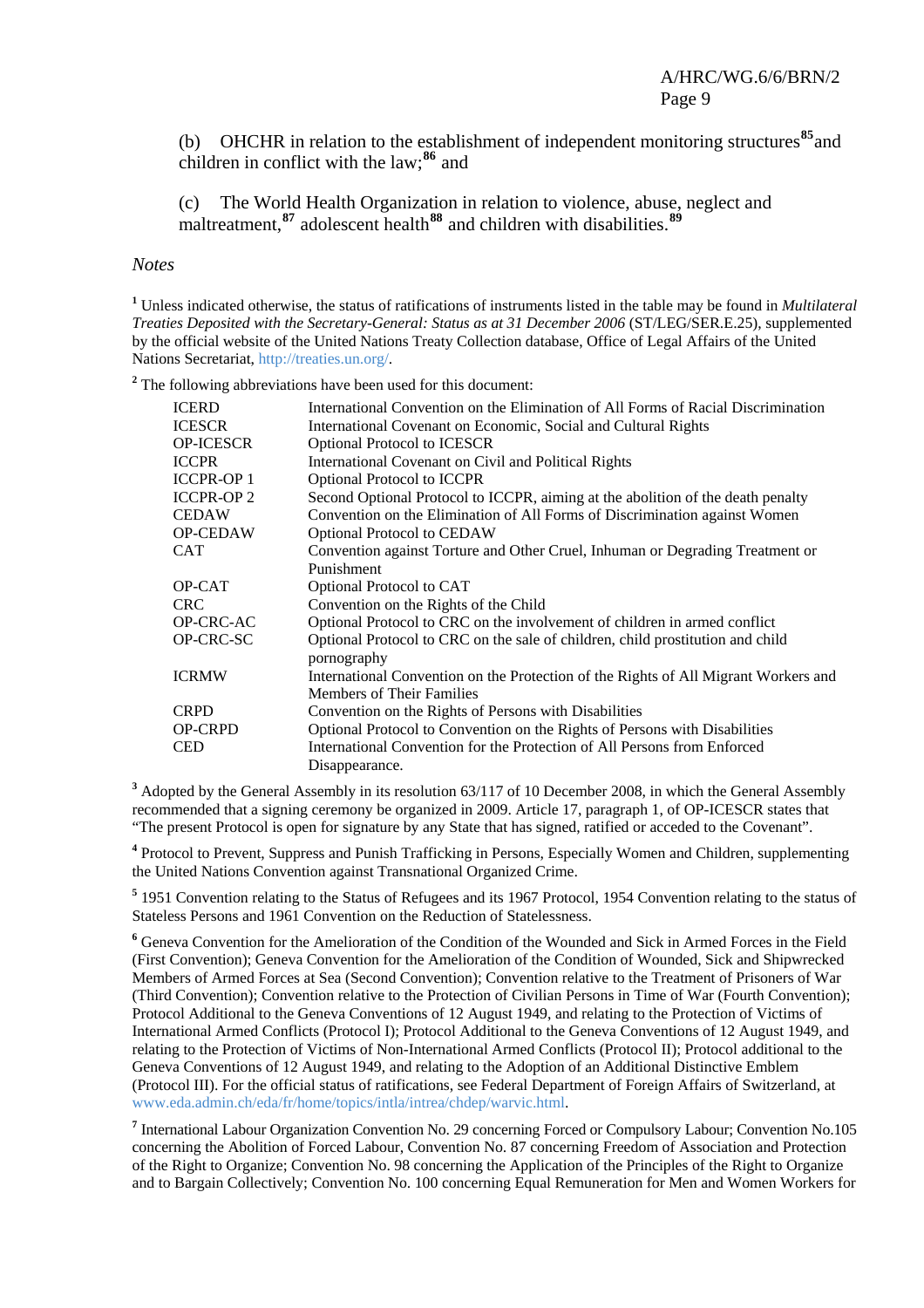Work of Equal Value; Convention No. 111 concerning Discrimination in Respect of Employment and Occupation; Convention No. 138 concerning Minimum Age for Admission to Employment; Convention No. 182 concerning the Prohibition and Immediate Action for the Elimination of the Worst Forms of Child Labour.

<sup>8</sup> Concluding observations of the Committee on the Rights of the Child, 27 Oct. 2003, CRC/C/15/Add.219, para. 8.

**9** CRC/C/15/Add.219, para. 9.

**<sup>10</sup>** Ibid., para. 57

**<sup>11</sup>** Ibid., para. 42.

**<sup>12</sup>** Ibid., para. 52.

**<sup>13</sup>** Rapport soumis par M. Abdelfattah Amor, Rapporteur spécial, conformément à la résolution 2001/42 de la Commission des droits de l'homme: étude sur la liberté de religion ou de conviction et la condition de la femme au regard de la religion et des traditions (E/CN.4/2002/73/Add.2) (French only), para. 74.

**<sup>14</sup>** CRC/C/15/Add.219, para. 4.

**<sup>15</sup>** Ibid., para. 6.

**<sup>16</sup>** Ibid., para. 7 (a) and (b).

<sup>17</sup> Letter from the Government of Brunei Darussalam dated on 5 April 2008, and letters from the High Commissioner for Human Rights dated 9 January 2006 and 10 December 2007; see www2.ohchr.org/english/issues/education/ training/Summary-national-initiatives2005-2009.htm (accessed on 23 April 2009).

<sup>18</sup> For the list of national human rights institutions with accreditation status granted by the International Coordinating Committee of National Institutions for the Promotion and Protection of Human Rights (ICC), see A/HRC/10/55, annex I.

**<sup>19</sup>** CRC/C/15/Add.219, para. 17.

**<sup>20</sup>** Ibid., para. 10.

**<sup>21</sup>** Ibid., para. 11.

**<sup>22</sup>** Ibid., para. 47.

**<sup>23</sup>** Ibid., para. 12.

**<sup>24</sup>** Ibid., para. 13.

**<sup>25</sup>** Ibid., para. 14.

**<sup>26</sup>** Ibid., para. 15.

<sup>27</sup> UNHCR submission to the UPR on Brunei Darussalam, p. 1 (hereinafter "UNHCR submission"), citing CRC/C/15/Add.219, para. 19.

**<sup>28</sup>** CRC/C/15/Add.219, para. 19.

**<sup>29</sup>** Ibid., para. 18.

**<sup>30</sup>** UNHCR submission, citing CRC/C/15/Add.219, para. 19.

**<sup>31</sup>** CRC/C/15/Add.219, para. 19.

**<sup>32</sup>** UNHCR submission, citing CRC/C/15/Add.219, para. 19.

<sup>33</sup> Letter from the Government of Brunei Darussalam dated 5 April 2008 and letters from the High Commissioner for Human Rights dated 9 January 2006 and 10 December 2007; see www2.ohchr.org/english/issues/education/ training/Summary-national-initiatives2005-2009.htm (accessed on 23 April 2009). See also General Assembly resolution 59/113 B and Human Rights Council resolution 6/24 September 2007.

**<sup>34</sup>** The following abbreviations have been used for this document:

| <b>CEDAW</b> | Committee on the Elimination of Discrimination against Women |
|--------------|--------------------------------------------------------------|
| <b>CRC</b>   | Committee on the Rights of the Child.                        |

<sup>35</sup> The questionnaires included in this section are those which have been reflected in an official report by a special procedure mandate-holder.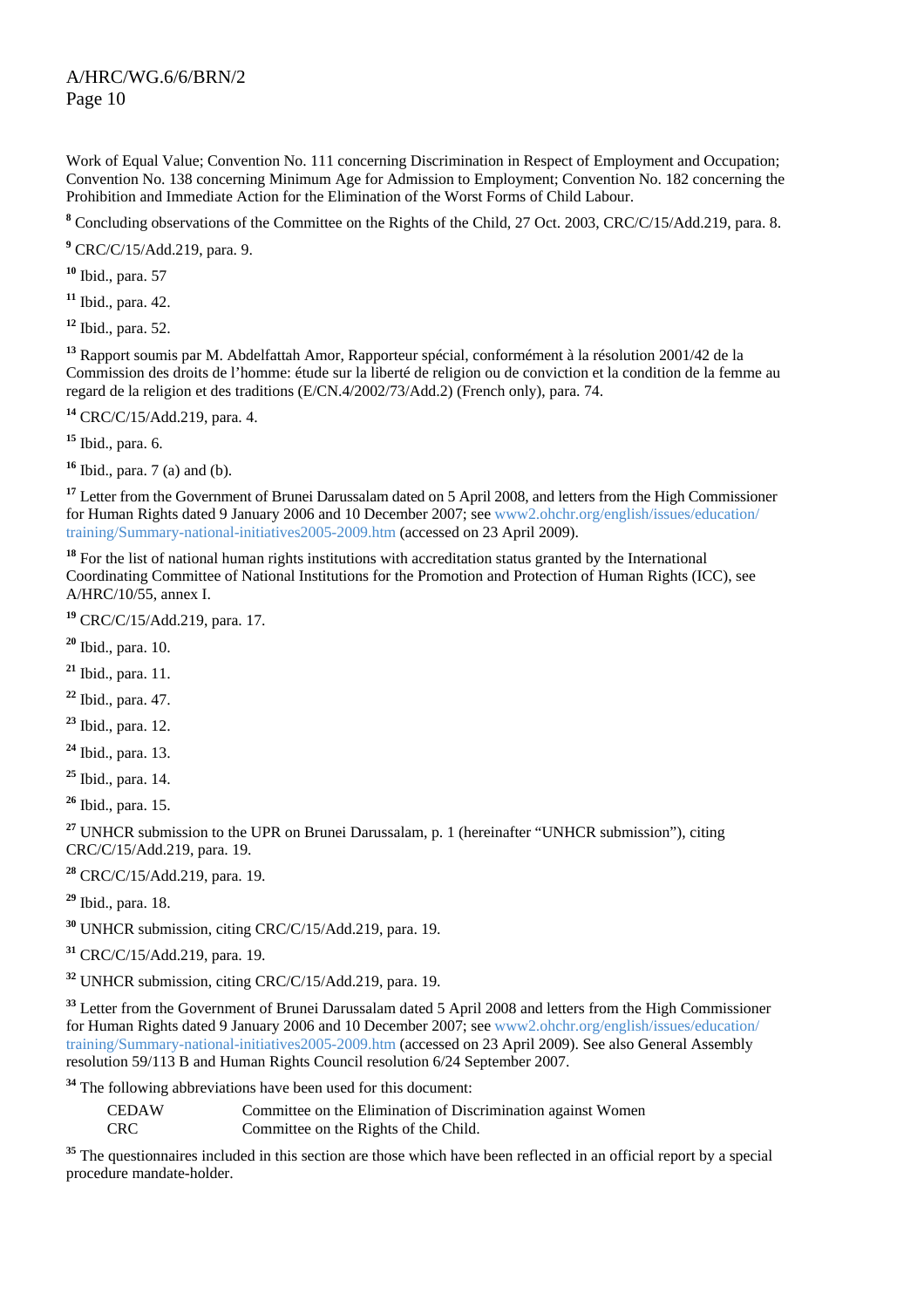**<sup>36</sup>** See (a) report of the Special Rapporteur on the right to education (A/HRC/4/29), questionnaire on the right to education of persons with disabilities sent in 2006; (b) report of the Special Rapporteur on the human rights of migrants (A/HRC/4/24), questionnaire on the impact of certain laws and administrative measures on migrants sent in 2006; (c) report of the Special Rapporteur on trafficking in persons, especially women and children (A/HRC/4/23), questionnaire on issues related to forced marriages and trafficking in persons sent in 2006; (d) report of the Special Representative of the Secretary-General on human rights defenders (E/CN.4/2006/95 and Add.5), questionnaire on the implementation of the Declaration on the Right and Responsibility of Individuals, Groups and Organs of Society to Promote and Protect Universally Recognized Human Rights and Fundamental Freedoms sent in June 2005; (e) report of the Special Rapporteur on the situation of human rights and fundamental freedoms of indigenous people (A/HRC/6/15), questionnaire on the human rights of indigenous people sent in August 2007; (f) report of the Special Rapporteur on trafficking in persons, especially in women and children (E/CN.4/2006/62) and the Special Rapporteur on the sale of children, child prostitution and child pornography (E/CN.4/2006/67), joint questionnaire on the relationship between trafficking and the demand for commercial sexual exploitation sent in July 2005; (g) report of the Special Rapporteur on the right to education (E/CN.4/2006/45), questionnaire on the right to education for girls sent in 2005; (h) report of the Working Group on mercenaries (A/61/341), questionnaire concerning its mandate and activities sent in November 2005; (i) report of the Special Rapporteur on the sale of children, child prostitution and child pornography (A/HRC/4/31), questionnaire on the sale of children's organs sent on July 2006; (j) report of the Special Rapporteur on the sale of children, child prostitution and child pornography (A/HRC/7/8), questionnaire on assistance and rehabilitation programmes for child victims of sexual exploitation sent in July 2007; (k) report of the Special Representative of the Secretary-General on the issue of human rights and transnational corporations and other business enterprises (A/HRC/4/35/Add.3), questionnaire on human rights policies and management practices; (l) report of the Special Rapporteur on the right to education (A/HRC/8/10), questionnaire on the right to education in emergency situations sent in 2007; (m) report of the Special Rapporteur on the right to education (June 2009) (A/HRC/11/8) , questionnaire on the right to education for persons in detention; (n) report of the independent expert on the question of human rights and extreme poverty (June 2009) (A/HRC/11/9), questionnaire on cash transfer programmes sent in October 2008: (o) report of the Special Rapporteur on violence against women (June 2009) A/HRC/11/6, questionnaire on political economy and violence against women.

**<sup>37</sup>** CRC/C/15/Add.219, para. 24.

**<sup>38</sup>** Ibid., para. 25 (a), (b) and (c).

**<sup>39</sup>** UNHCR submission, citing CRC/C/15/Add.219, para. 35.

**<sup>40</sup>** CRC/C/15/Add.219, para. 35.

**<sup>41</sup>** UNHCR submission, citing CRC/C/15/Add.219, para. 36.

**<sup>42</sup>** CRC/C/15/Add.219, para. 36.

**<sup>43</sup>** Interim report of the Special Rapporteur on freedom of religion or belief (A/63/161), para. 37, citing the report of her predecessor, Abdelfattah Amor (E/CN.4/2000/65), para. 19.

**<sup>44</sup>** Interim report of the Special Rapporteur on the elimination of all forms of intolerance and of discrimination based on religion or belief [now Special Rapporteur on freedom of religion or belief] (A/55/280), para. 58.

**<sup>45</sup>** UNHCR submission, citing CRC/C/15/Add.219, para. 26.

**<sup>46</sup>** CRC/C/15/Add.219, para. 26.

**<sup>47</sup>** Ibid., para. 27.

**<sup>48</sup>** Ibid., para. 28.

**<sup>49</sup>** Ibid., para. 43.

**<sup>50</sup>** Ibid., para. 44.

**<sup>51</sup>** Ibid., para. 37.

**<sup>52</sup>** Ibid., para. 38.

**<sup>53</sup>** CRC/C/15/Add.219, para. 55.

**<sup>54</sup>** Ibid., para. 56 (a), (b) and (g).

**<sup>55</sup>** *[International Migration: An Emerging Opportunity for the Socio-economic Development of the ESCAP Region](http://www.unescap.org/esid/psis/publications/spps/06/toc.asp)*, p.19, available at www.unescap.org/esid/psis/publications/spps/06/chap1.pdf (accessed on 8 June 2009).